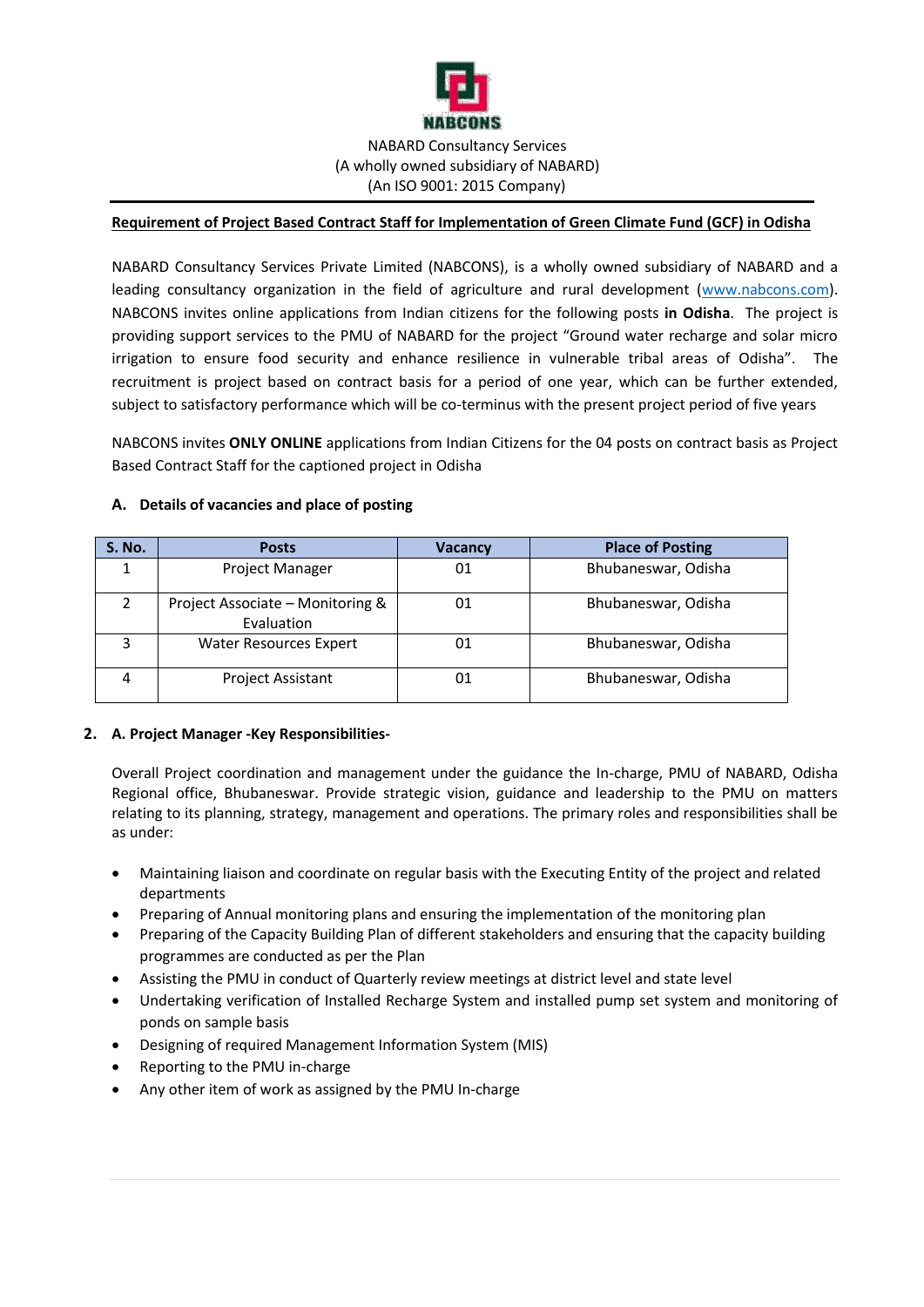### **B. Eligibility Criteria**

| <b>Criteria</b>                  | <b>Details</b>                                                                                                                                                                                                                                                                                                                                                                                      |
|----------------------------------|-----------------------------------------------------------------------------------------------------------------------------------------------------------------------------------------------------------------------------------------------------------------------------------------------------------------------------------------------------------------------------------------------------|
| <b>Educational Qualification</b> | Masters or equivalent qualification in Environmental Sciences<br>and Agriculture/ (full time regular course) or M Tech in<br>Civil/Agricultural Engineering with specialisation in Irrigation<br>engineering/ hydrology/ Water resource Engineering/Soil and<br>Water Conservation Engineering/ Ground water engineering<br>or any other related field from a reputed university or<br>institution. |
| <b>Experience</b>                | Minimum 15 years of experience. Work experience in projects<br>$\bullet$<br>related to ground water recharge / water resource<br>management, solar pump installation will be preferred.<br>Should have worked in a leadership position for at least 5<br>$\bullet$<br>years                                                                                                                         |
| <b>Other Criteria</b>            | Proficiency in using tools such as MS Office and other<br>computer related functions for day-to-day functioning<br>Proficiency in reading, writing and speaking English                                                                                                                                                                                                                             |

## **3. A. Project Associate – Monitoring & Evaluation**- **Key Responsibilities-**

The primary roles and responsibilities shall be as under:

- Defining and support developing indicators and Monitoring of overall progress of the project in consultation with other team members at PMU/ Project Leader/ PMU In-charge
- Undertaking offsite monitoring through vetting of monitoring reports submitted by the state government and onsite monitoring of project
- Periodic evaluation studies for ongoing interventions
- Development and maintenance of MIS
- Preparing of monthly/ quarterly/ annual reports
- Facilitate the conduct of impact/ evaluation studies, etc
- Any other task assigned by Project Manager/ PMU In-charge from time to time

# **B. Eligibility Criteria**

| <b>Criteria</b>                  | <b>Details</b>                                                                                                                                                                                                                                                                                                                                              |
|----------------------------------|-------------------------------------------------------------------------------------------------------------------------------------------------------------------------------------------------------------------------------------------------------------------------------------------------------------------------------------------------------------|
| <b>Educational Qualification</b> | MBA / PG in Statistics / B.Tech in Computer Science / M.Tech<br>$\bullet$<br>in Computer Science from a recognized and reputed<br>Institution (full time regular course) with 60% marks or<br>equivalent CGPA and with hands on experience in MIS and<br>M&E.                                                                                               |
| <b>Experience</b>                | At least 5 years of relevant experience and exposures in<br>$\bullet$<br>development sector schemes and projects with at least three<br>years' experience in MIS and M&E related assignment in<br>various developmental/engineering projects.<br>Candidates<br>having experience in the sector/similar<br>$\bullet$<br>assignments will be given preference |
| <b>Other Criteria</b>            | Proficiency in using tools such as MS Office and other<br>$\bullet$<br>computer related functions for day-to-day functioning<br>Proficiency in reading, writing and speaking English.<br>$\bullet$<br>Knowledge of Hindi and Odia would be preferable                                                                                                       |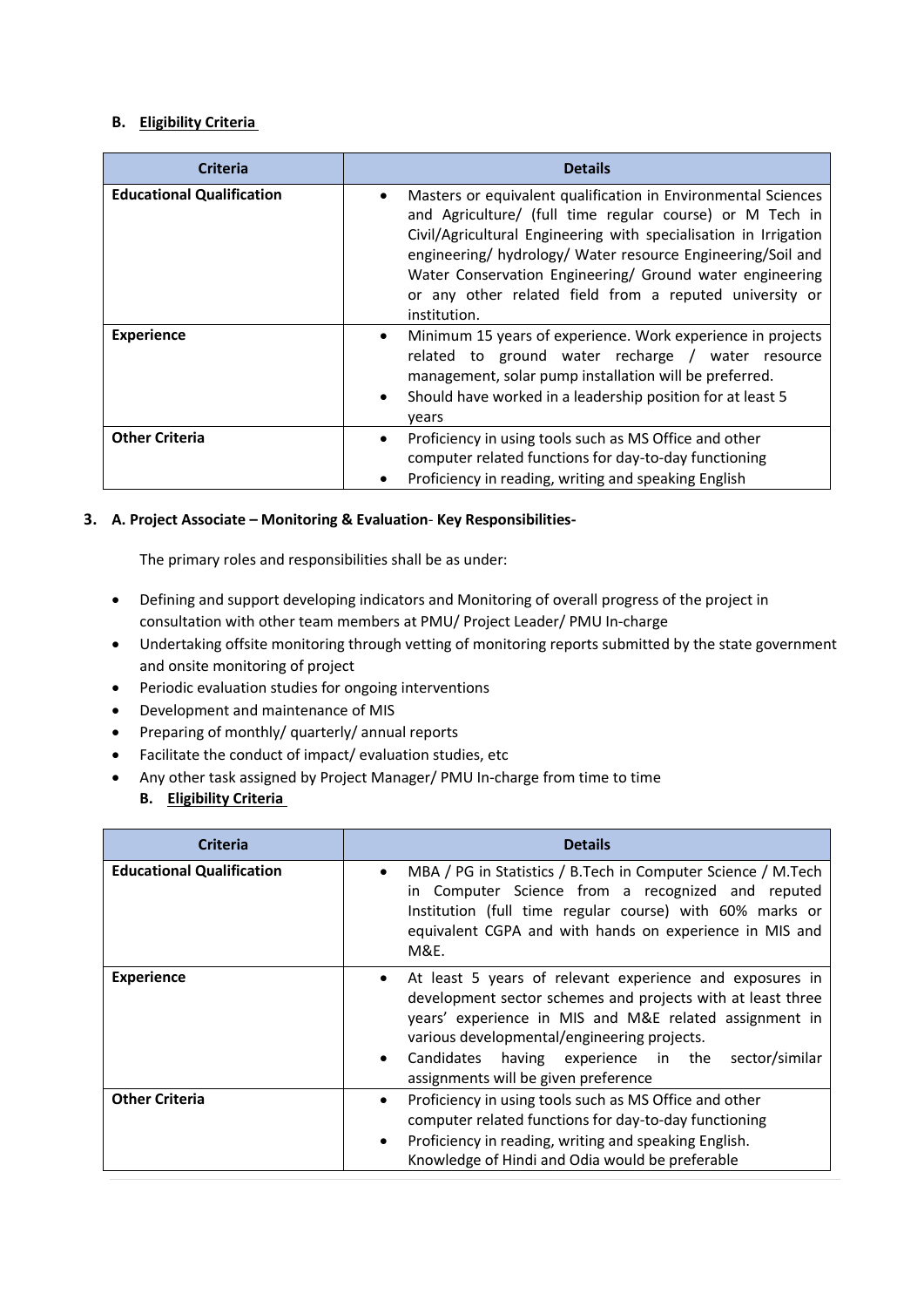### **4. A. Water Resources Expert-Key Responsibilities**

The primary roles and responsibilities shall be as under:

- Training and Capacity Building of various stakeholders
- Vetting of DPRs of ponds
- Monitoring of project works (in terms of technical, physical and financial parameters) water recharge shaft and catchment treatment
- Conduct of impact studies etc.
- Any other reasonable task assigned by Project Manager/ PMU In-charge from time to time

## **B. Eligibility Criteria**

| <b>Criteria</b>                  | <b>Details</b>                                                                                                                                                                                                                                                                                                                                                        |  |
|----------------------------------|-----------------------------------------------------------------------------------------------------------------------------------------------------------------------------------------------------------------------------------------------------------------------------------------------------------------------------------------------------------------------|--|
| <b>Educational Qualification</b> | Post Graduate in Civil/Agricultural Engineering (full time<br>$\bullet$<br>regular course) with 60% marks or equivalent CGPA or any<br>other related field from a reputed university or institution.<br>Preference would be given to a Post Graduate in Civil<br>Engineering, with specialisation in Irrigation engineering/<br>hydrology/ water resource engineering |  |
| <b>Experience</b>                | Minimum 10 years of post-qualification experience of which<br>$\bullet$<br>at least 5 years' experience in the field of water resource<br>management / irrigation sector                                                                                                                                                                                              |  |
| <b>Other Criteria</b>            | Proficiency in using tools such as MS Office and other<br>$\bullet$<br>computer related functions for day-to-day functioning<br>Proficiency in reading, writing and speaking English.<br>Knowledge of Hindi and Odia would be preferable                                                                                                                              |  |

# **5. A. Project Assistant -Key Responsibilities**

The primary roles and responsibilities shall be as under:

- Maintenance of office assets & records.
- Maintenance of HR records, expenditure database, etc. in accordance with defined rules and regulations
- Preparation of Monthly reports.
- Keeping, maintaining and preserving all bills as per instruction.
- Providing required support in organizing/conducting program activities / training / workshops and supporting other programme-related activities as and when required by the programme management / authorities / Project Manager, PMU
- Any other task assigned by Project Manager/ PMU In-charge from time to time

# **B. Eligibility Criteria**

| <b>Criteria</b>                  | <b>Details</b>                                                                                                                                                                                                                                                                                                         |  |
|----------------------------------|------------------------------------------------------------------------------------------------------------------------------------------------------------------------------------------------------------------------------------------------------------------------------------------------------------------------|--|
| <b>Educational Qualification</b> | Social Sciences /<br>Master in Commerce<br>PG in<br>Management/B.Tech in Civil Engineering from a recognised<br>reputed University / institutions (full time regular course) with<br>60% marks or equivalent CGPA. Knowledge and skills of<br>relevant computer applications of MS Office and internet<br>applications |  |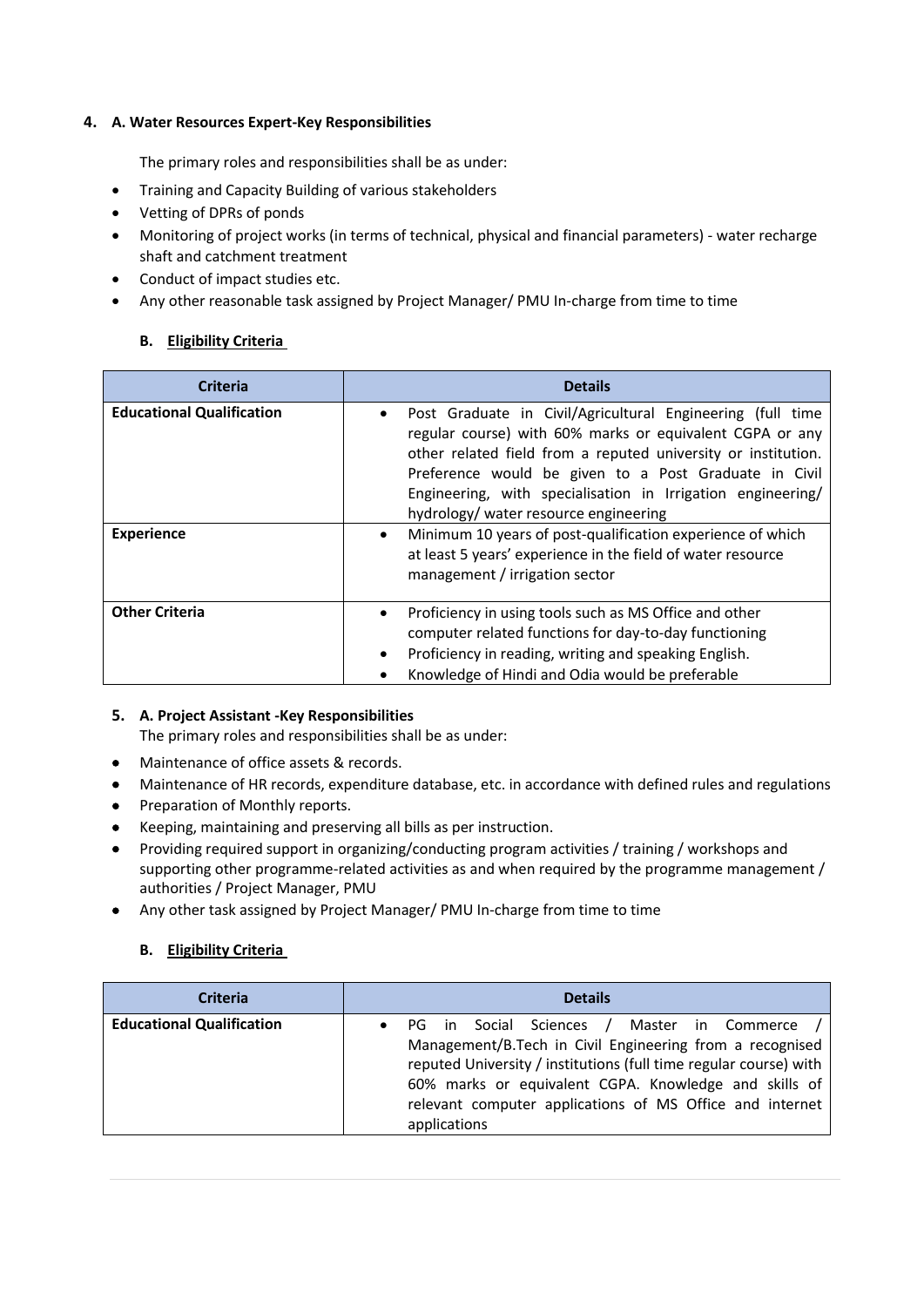| <b>Experience</b>     | 3 years of progressively responsible professional experience in<br>Government/Development Sector.                     |
|-----------------------|-----------------------------------------------------------------------------------------------------------------------|
| <b>Other Criteria</b> | Proficiency in reading, writing and speaking English.<br>$\bullet$<br>Knowledge of Hindi and Odia would be preferable |

## **6. Age Criteria:**

| <b>Position</b>                                | Age (as on 31 March 2022) |
|------------------------------------------------|---------------------------|
| <b>Project Manager</b>                         | Not exceeding 65 years    |
| Project Associate -<br>Monitoring & Evaluation | Not exceeding 45 years    |
| <b>Water Resources Expert</b>                  | Not exceeding 45 years    |
| <b>Project Assistant</b>                       | Not exceeding 35 years    |

## **7. Remuneration:**

Candidate will be paid consolidated remuneration based on the experience, educational qualification and overall suitability of the candidate for the post as under:

| <b>Post</b>                                    | <b>Monthly remuneration</b>            |
|------------------------------------------------|----------------------------------------|
| <b>Project Manager</b>                         | Rs. 90,000 to Rs. 1,00,000/- Per Month |
| Project Associate - Monitoring &<br>Evaluation | Rs. 40,000 to Rs. 45,000/- Per Month   |
| <b>Water Resources Expert</b>                  | Rs. 45,000 to Rs. 50,000/- Per Month   |
| <b>Project Assistant</b>                       | Rs. 20,000/- Per Month                 |

The candidates will be liable for tax liabilities under section 194 J of the Income Tax Act & Rules in force and the tax will be deducted at source. A performance linked increment of 8 % (maximum) would be granted to the candidates after completion of 1 year of contract on annual performance review.

### **8. Other Facilities:**

In addition to the remuneration as mentioned above other facilities as under will also be provided:

| S.No | <b>Particulars</b>                                              | Eligibility as per post                                                                                                                                                                                                         |
|------|-----------------------------------------------------------------|---------------------------------------------------------------------------------------------------------------------------------------------------------------------------------------------------------------------------------|
| A    | <b>Allowance during field visits</b>                            |                                                                                                                                                                                                                                 |
|      | Travelling allowance, halting<br>allowance and local conveyance | Project Manager - Rs. 1,000/- (Lodging), Rs.750/-<br>$\bullet$<br>(Halting) and Travel - A/C Bus or 3rd AC<br>For other Staffs - Rs.750/- (Lodging), Rs.750/- (Halting)<br>$\bullet$<br>and Travel - A/C Bus or Train (Sleeper) |
| B    | Leave                                                           |                                                                                                                                                                                                                                 |
|      | Permissible absence                                             | One leave per month                                                                                                                                                                                                             |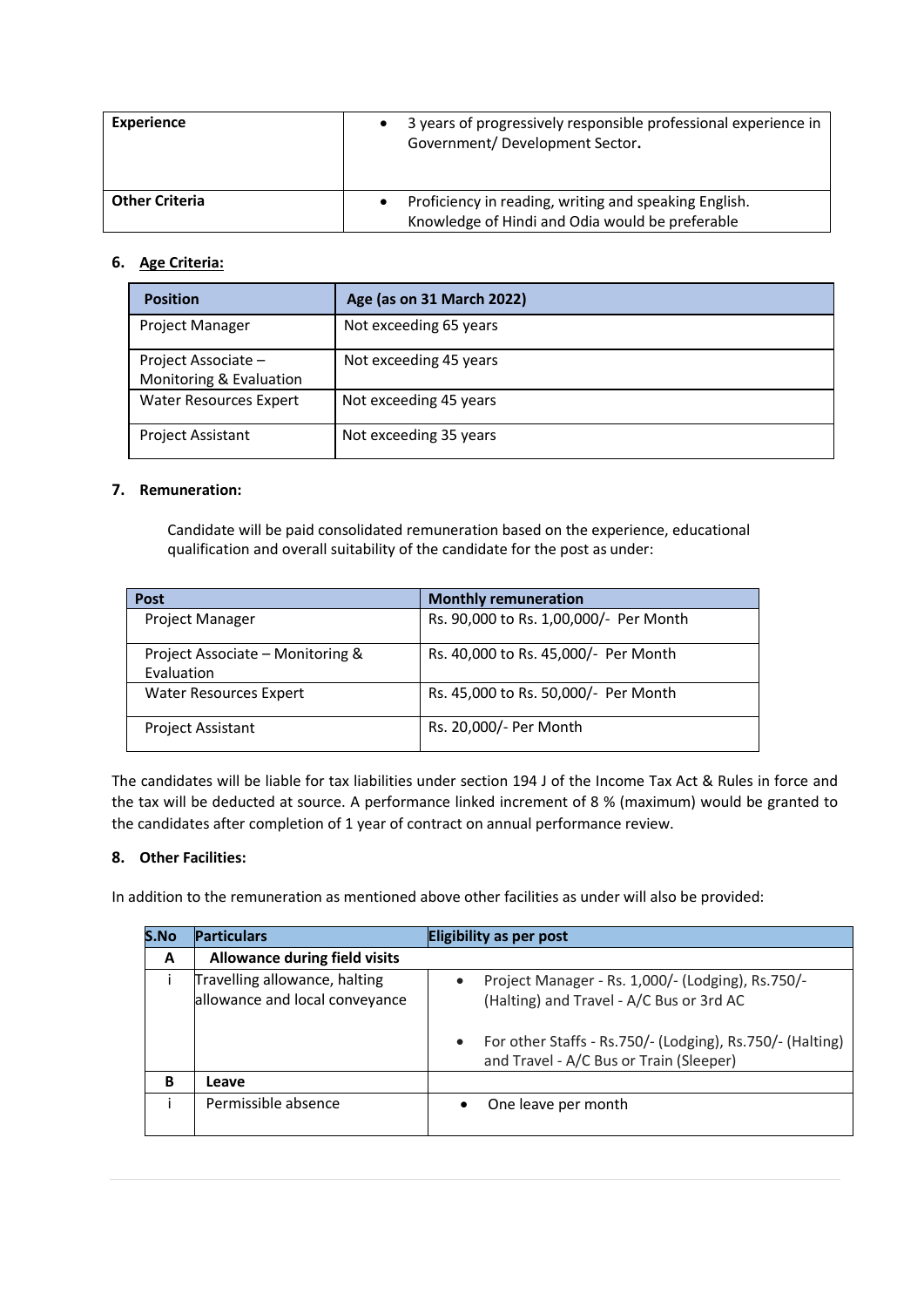**Note:** Other than the above, the consultants are not eligible for any other facilities/allowance like leave encashment, performance bonus, leave travel concession, etc

#### **9. Contract Period:**

The Consultants will be appointed on contract basis initially for a period of one year which may be extended based on requirement of the project and performance or will be co-terminus with the project period.

#### **10. Termination of contract**

Initial 03 months will be probation period during which NABCONS shall have the right to terminate the services of the individual without any notice period or assigning any reason. Thereafter, the contract is terminable by giving 03 months' notice period on either side as per NABCONS policy.

### **11. How to Apply:**

Interested candidates may apply online in the prescribed format within 15 days from 13 April 2022 to 27 April 2022 by clicking on the following links and filling the details therein:

| <b>Position</b>                             | Link to Apply                       |
|---------------------------------------------|-------------------------------------|
| Project Manager                             | https://forms.gle/H8SL8s8ankC9nUhGA |
| Project Associate – Monitoring & Evaluation | https://forms.gle/Lc727L6Joabwowhe7 |
| <b>Water Resources Expert</b>               | https://forms.gle/Fsv5SCBFZmEuHM9k8 |
| <b>Project Assistant</b>                    | https://forms.gle/MLT4SM4Hzmep1mKS7 |

In case the above link does not work, you may also copy and paste the link in your web browser and fill the details therein.

#### **Instructions:**

- i. Before applying, candidates should read all the instructions carefully and ensure that they fulfill all the eligibility criteria for the post. NABCONS would admit candidates on the basis of the information furnished in the ON-LINE application and shall verify their eligibility at the stage of interview/ joining. If, at any stage it is found that any information furnished in the ON-LINE application is false/incorrect or if according to the NABCONS, the candidate does not satisfy the eligibility criteria for the post, his/her candidature will be cancelled and he/she will not be allowed to appear for the interview/joining/ not allowed to continue, if joined.
- ii. Candidates are requested to apply only ON-ONLINE through NABCONS website (www.nabcons.com). No other mode of submission of application will be accepted.

### iii. **Important Dates/ Timelines**

| Last date for submission of online<br>applications                      | 27 April 2022 Midnight |
|-------------------------------------------------------------------------|------------------------|
| NABCONS reserves the right to make change in the dates indicated above. |                        |

Please note that corrigendum, if any, issued related to the above advertisement will be published only on NABCONS website (www.nabcons.com).